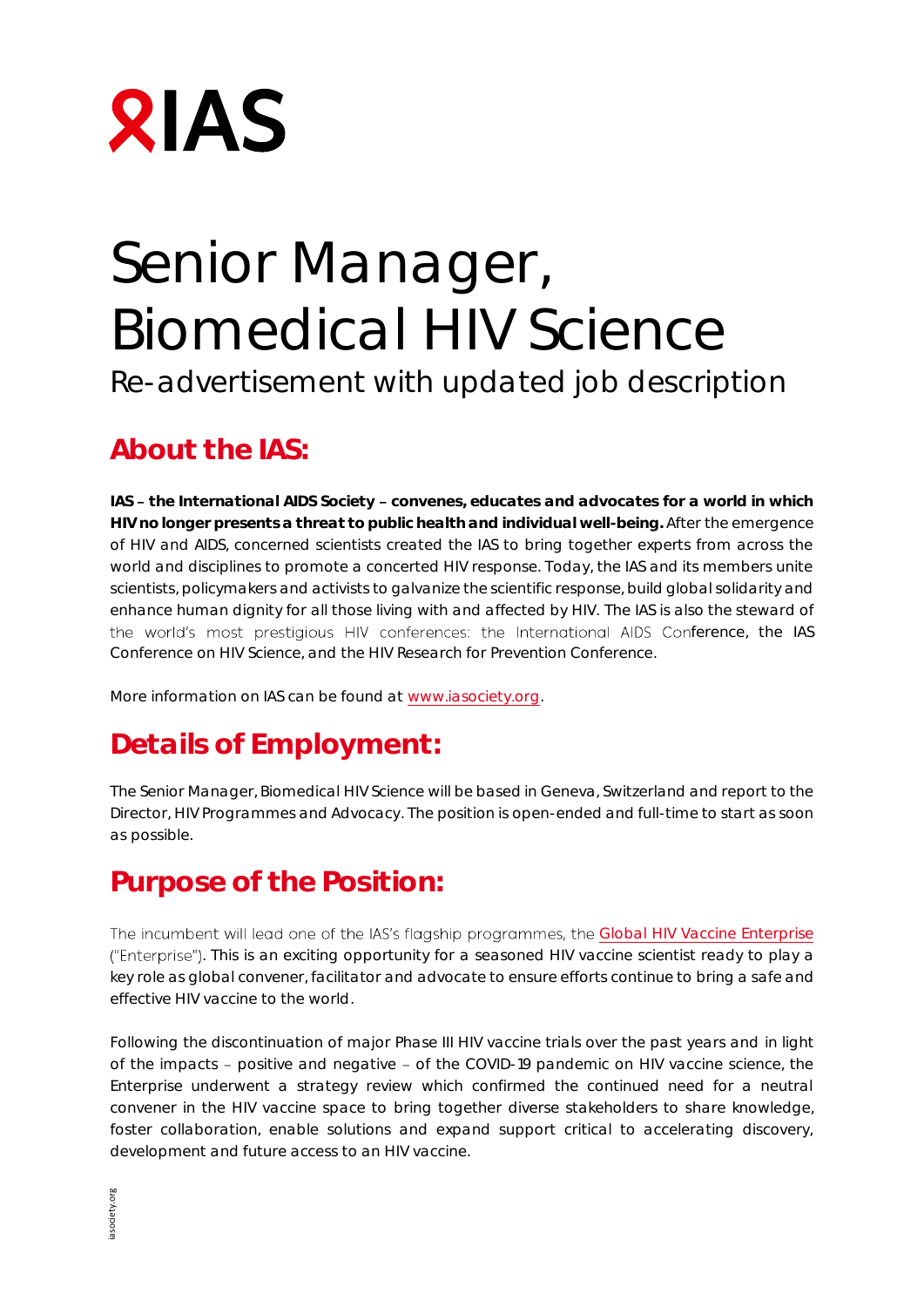# **RIAS**

Taking responsibility for the implementation of the Enterprise strategy, the incumbent will provide direction and technical expertise to ensure that the Enterprise attains its stated impacts, namely that the HIV vaccine field is:

- o Aligned on a diverse portfolio of innovative vaccine concepts and is positioned to rapidly advance HIV vaccine R&D
- o Re-invigorated by a diverse and engaged community of researchers, funders and community advocates from around the world
- o Positioned to apply new knowledge, innovations and collaborations from within and beyond the HIV field to advance HIV vaccine R&D.

To do so, the successful candidate will closely monitor the HIV vaccine field and proactively engage with key actors and networks to develop and implement a work plan of *convenings, policy development* and *advocacy actions*, with a particular focus on:

- o Strengthening links between scientists, and research funders, in North America, Europe and elsewhere
- o Bringing the community together to discuss options for advancing or integrating novel scientific findings and paradigms into HIV vaccine R&D efforts
- o Engaging with industry, in particular biotechnology innovators working on novel vaccine approaches
- o Attracting and retaining diverse talent for HIV vaccine R&D, with a focus on building capacity in the regions most affected by HIV.

The incumbent will be supported by a small team of project managers and support staff and a pool of senior consultants.

Additionally, as a science advisor for the IAS, the incumbent will oversee and provide scientific guidance to strengthen other scientific programmes such as the IAS Towards an HIV Cure Initiative and the IAS Collaborative Initiative for Paediatric HIV Education and Research (CIPHER), and serve as a science advisor for IAS communications, public affairs, industry and partner engagement, conferences and other events convened by the IAS.

### **Main Responsibilities:**

Line-managing 4-6 direct reports, and matrix managing and mentoring others, the incumbent will be responsible for the following:

**Lead, the Global HIV Vaccine Enterprise**

- o Lead the development and implementation of the Enterprise work plan and associated budgets, providing guidance and mentoring to the Enterprise team to ensure timely and quality delivery against objectives.
- o Monitor the HIV vaccine field and engage with key research and development consortia leads, including scientific leads represented in the Collaborative HIV Immunogen Project (CHIP), the leads of African and European HIV vaccine research and development initiatives,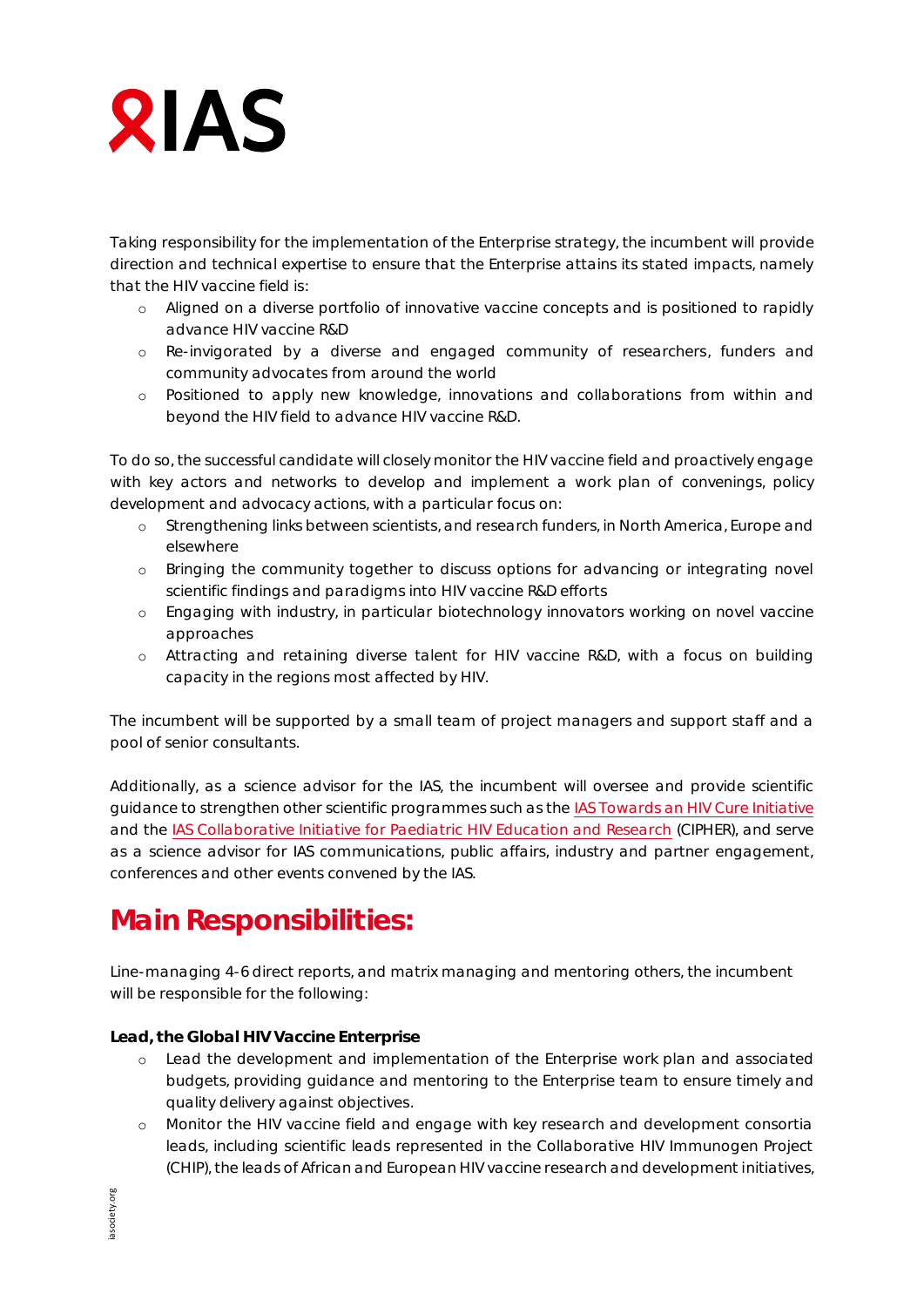

and the leads of industry HIV vaccine programs to facilitate information flow among HIV vaccine scientists in different geographies and across various scientific approaches.

- o Engage at conferences and scientific meetings to proactively identify the most important needs and challenges in HIV vaccine science, trial design, and product development.
- o Conceptualize and convene meetings in-person and virtual tailored to different audiences (established and emerging scientists, policy makers, funders, advocates, community, etc.) on latest HIV vaccine science and remaining knowledge gaps, trial design, relevant technologies and infrastructures, etc.
- o Develop and oversee the implementation of a communications and advocacy plan, including development of publications and other collateral, to expand awareness of the latest HIV vaccine science and advocate for enhanced investment in HIV vaccine research and innovation, in collaboration with the IAS Communications and Public Affairs team.
- o Contribute to concept notes, proposals, outreach and reporting to support resource mobilization and donor relations for the Enterprise, in collaboration with the IAS Development and Partnerships team.

**Science Advisor**

- o Nurture synergistic connections between the IAS's flagship scientific programmes, providing direct oversight of select initiatives and contributing to the strategic direction of others.
- o Provide technical expertise across the IAS, in particular an understanding of product development priorities, practices and principles to help foster field-wide efforts for the conduct of research and innovation, including clinical trials, in an evolving prevention landscape.
- o Provide technical input into and strategic guidance on IAS conference programme content, in collaboration with the IAS Conference team.
- o Guide scientific engagement with multiple stakeholders on relevant priority issues, involving the pharmaceutical and diagnostics industries as well as academic institutions, donor agencies and international organizations, in collaboration with the IAS Development and Partnerships team.

Perform any additional tasks requested by the Director, HIV Programmes and Advocacy.

#### **Academic Qualifications:**

o MD or PhD in microbiology, immunology, life sciences, or other related field.

#### **Work Experience:**

- o A scientific track record in HIV vaccine or prevention research (e.g. immunology, virology, epidemiology etc.)
- o At least 10 years' experience in global health, including in the HIV vaccine field and prevention research
- o At least 5 years' experience in a similar management position